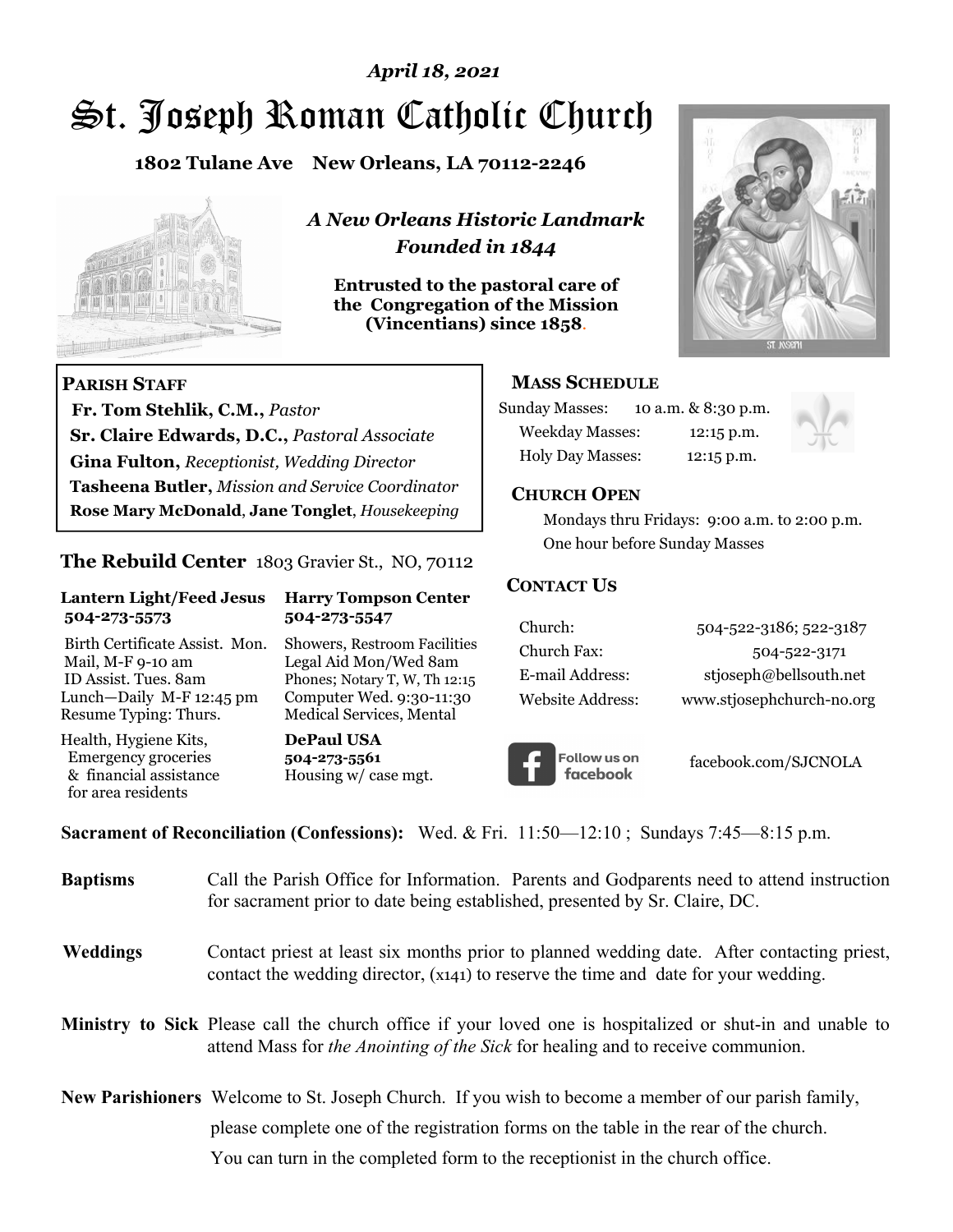

 **10:00 am** *St. Joseph Parishioners and Benefactors*

 **8:30 pm** *Bell Sisters +; Joseph Morales, Jr. +* 

| Monday, April $19, 2021$ —                                  | <i>Sunday, April 18</i> , One in Faith $\#1012$  |
|-------------------------------------------------------------|--------------------------------------------------|
| 12:15 pm Souls in Purgatory;<br>Tuesday, April 20, $2021$ — | <b>READINGS FOR THE WEEK</b>                     |
| 12:15 pm Myer Family; Brian J. D' Alfonso                   | Mon.: Acts 6:8-15; Ps 119:23-30; Jn 6:22-29      |
| Wednesday, April 21, 2021—St. Anselm                        | Tuesday: Acts 7:51 - 8:1a; Ps 31; Jn 6:30-35     |
| 12:15 pm Alexis Family; Brad A. D'Alfonso                   | Wed.: Acts 8:1b-8; Ps 66:1-7; Jn 6:35-40         |
| Thursday, April 22, 2021-Earth Day                          | Thursday Acts 8:26-40; Ps 66:8-20; Jn 6:44-51    |
| 12:15 pm Deville Family                                     | Friday: Acts 9:1-20; Ps 117:1, 2; Jn 6:52-59     |
|                                                             | Saturday: Acts 9:31-42; Ps 116:12-17; Jn 6:60-69 |
| Friday, April 23, 2021—Ss. George & Adalbert                | Acts 4:8-12; Ps 118:1, 8-29;<br>Sunday:          |
| 12:15 pm Williams Family; Susan Spalluto                    | $1$ Jn 3:1-2; Jn 10:11-18                        |

#### **YOUR PRAYERS ARE ASKED FOR THE FOLLOWING PARISHIONERS , WHO ARE IN NEED OF HEALING:**

 Dorothy Alexander, Jorge Arzuaga, Beatrice Augustin, Anthony Blaise, Clarke Bordelon, Lawrence & Mamie Brown, Angelle Campbell; John & Cindi Caron, Julianna Chevalier; Betsy Conners, Sue Dakote, Gretchen Delo, Joyce Delo, Mary Duet, John & Kathleen Gebbia, Sylvia Daily-Powell, Joseph Delay, Terry Eggleston, Linda Elwood, Heather Faircloth, Frances Fiegler, Darrell & Ramona Ford, Donald Frazier, June & Mark Eiserloh, Shirley Gaither, Roselyn Hansen, John Hakanson, Sarah Hollier-Watkins, Marvin Johnston, Jim Karam, Bill Kroetz, Ken & Bette Kussman, Nowell Lacking, Landy Lanza, James Leung, Andrew Marino, Sara Marino, Karen McCoy, Donna Moore, Maura O'Donovan, CHF, Tina Roderfeld, Bernie Saul; Pippy Sanders, Louise Sonnier, Mel & Gaspar Schiro; Theard Simms, Fr. Tom Stehlik, CM, Virginia Stehlik, Malcolm Taylor, Jane Tonglet, Fritz Tripkovich, Corliss Truhill; Georgiana Prevost, Marion Vaughn, Juanita Ware, Cathleen Ward, Warren Webster, Mary Willis, Lynn Williams, C & JA Slocum.

# **Prayer for Earth Day**

Infinite Spirit, sometimes called Grandfather, Grandmother — Father Sky, Earth Mother, Creator:

We gather to praise your creation, to honor the swimmers and crawlers, the four-leggeds and the winged ones; we give thanks for the beauty and glory of creation and open our hearts to new ways to understand our place in the universe—not the center or focus, but a humble and balanced place, where every step we take becomes a prayer, where every word we say makes harmony with the vast, vibrating cosmos, and where we know we are singing the song of life.

We pray to know more deeply that we are in the Garden where every plant and animal and all of life is a living prayer. Without our brothers and sisters of the plant and animal and mineral kingdoms, the human family would end. So we want to bless them, as they bless us.

Wondrous trees, breathing life into the atmosphere: your gifts of fire and shelter, fruit, and sailing are precious to us. And in many ways you offer us leaves of knowledge. May the vision of mutual interrelatedness and interdependence, the seamless process of generations, not end in cough-filled skies blotting the sun, but rather may clear air, healthy forests, wholesome water, expansive prairie, and pungent earth nourish paths for all creatures through mountain and valley, and the salt sea, and through a protective atmosphere, as we rejoice in the inhabitants.

Giving thanks for the surprise and mystery of it all, we pray in the name of the Creator, the Processes and Presences, and all our relations.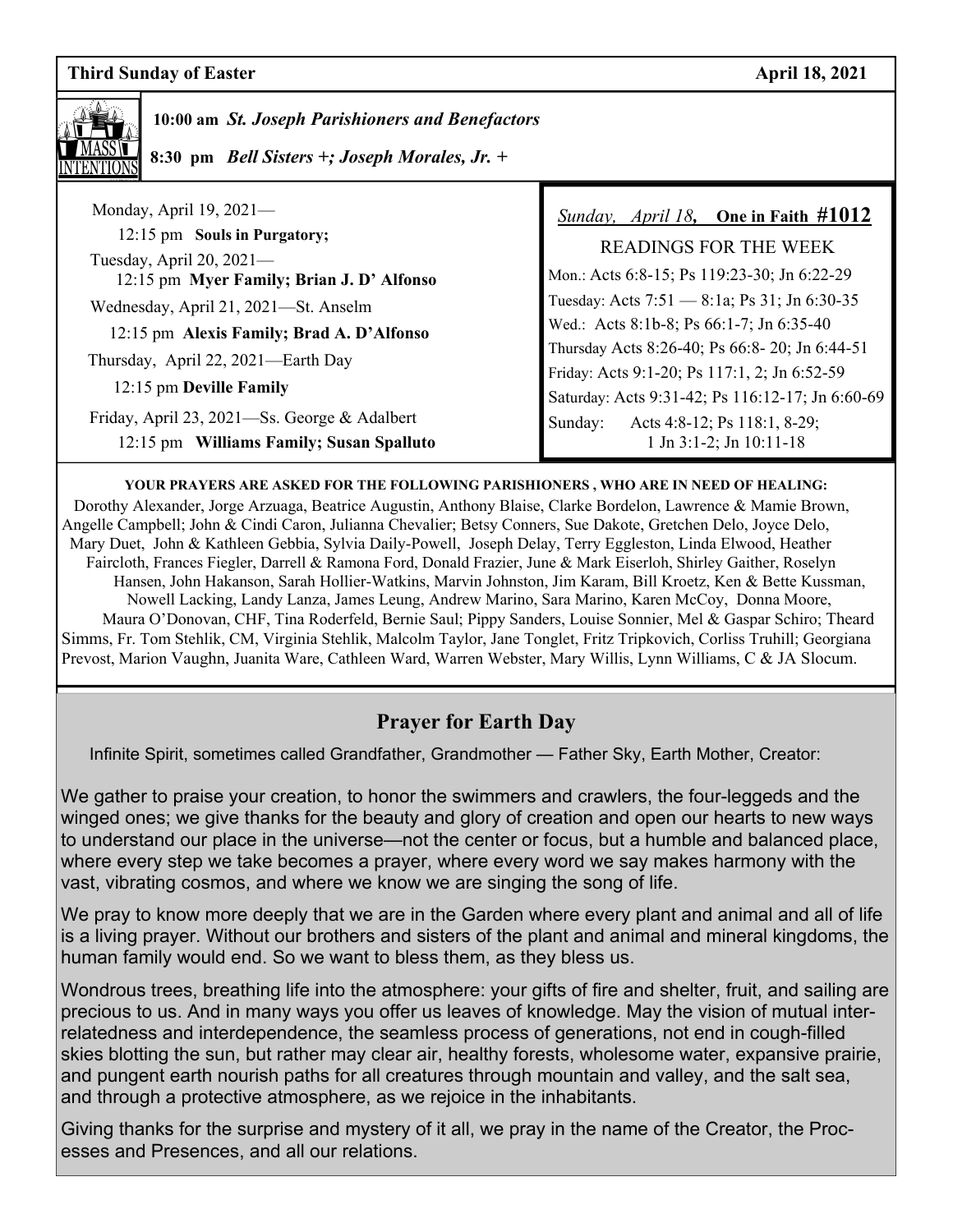**You alone, O LORD, bring security to my dwelling**. *— Psalm 4:9*

Congratulations and Blessings to our New Members:

## **Hanna, Jenaphur, Kharie, Katharine, Kevin, Rachel, Ray, and Steve.**

**TREASURE & STEWARDSHIP**

 **April 11, Parish..…….……\$ tba** 

*Thank you for your generosity*

#### **FULFILLMENT**

 It is interesting that during the Easter season, when we do not hear a reading from the Old Testament, it becomes so important. This is particularly true today. Peter's speech begins with a prayer formula familiar to Jews: "The God of Abraham . . ." It likewise contains the phrases "Holy and Righteous One" and "mouth of all the prophets." Peter was stating in no uncertain terms that the law, psalms, and prophets had been fulfilled in Christ. This is reinforced by Jesus himself in the Gospel, when he states that everything in the scriptures (to the early Christians "the scriptures" were what we call the Old Testament) had to be fulfilled. Above all, Jesus and Peter both emphasize that we are witnesses to all of this, and are sent forth to bear witness to it in the world. The Latin *Missa*, our word "Mass" comes, means "sent" (as in "mission"). As we leave Mass today, let us remember to be witnesses to all that has been fulfilled in the risen Christ.



They recognized Him in the breaking of the bread.

## **TODAY'S READINGS**

**First Reading** — The author of life you put to death, but God raised him from the dead (Acts 3:13-15, 17-19).

**Psalm** — Lord, let your face shine on us (Psalm 4).

**Second Reading** — We have an Advocate with the Father, Jesus Christ the righteous one (1 John 2:1-5a).

Gospel — Thus it is written that the Christ would suffer and rise from the dead on the third day (Lk 24:35-48).

## **Angel Statue visits Notre Dame Seminary**

On Saturday, April 10, at 11 a.m., a prayer service will be held to welcome the "Angels Unawares" statue to New Orleans. This 3-ton, 20 foot bronze statue will be on display and open to the public to visit on the grounds of Notre Dame Seminary through May 21, 2021. "Angels Unawares" depicts centuries of migrants leaving their homelands for a better and safer life for their families, and embodies Hebrews 13:2, "Don not neglect to show hospitality to strangers for thereby some have entertained angels unawares."

# **Pope Francis'** *April* **Intention Fundamental Rights**

 For those who risk their lives while fighting for fundamental rights under dictatorships, authoritar ian regimes and even in democracies in crisis.

## **SANCTUARY CANDLE AND MASS INTENTIONS**

 The Sanctuary Candle is burning this week to pray for the soul of **Joe Tillery.** To reserve the Sanctuary Candle in memory of someone or for a special intention, call the church office (504-522-3186). The offering is \$15 for one week. The offering for Mass intentions is \$5.00 for a Mass.

#### **CHARTER FOR THE PROTECTION OF CHILDREN AND YOUNG PEOPLE**

In response to the Charter for the Protection of Children and Young People from the United States Conference of Catholic Bishops, the Archdiocese of New Orleans continues to make the Hot Line available for anyone who has been hurt or sexually abused by anyone who works for the Church. The Hot Line continues to be available; the number is (504) 522-5019. In continuing our commitment to support and to heal, we invite and encourage individuals who have been hurt or sexually abused recently or in the past by clergy, religious or other employees of the Archdiocese to call our Hot Line and your message will be received confidentially by a mental health professional. Anyone can make a direct call during regular business hours to the Victims' Assistance Coordinator at (504) 861-6253.